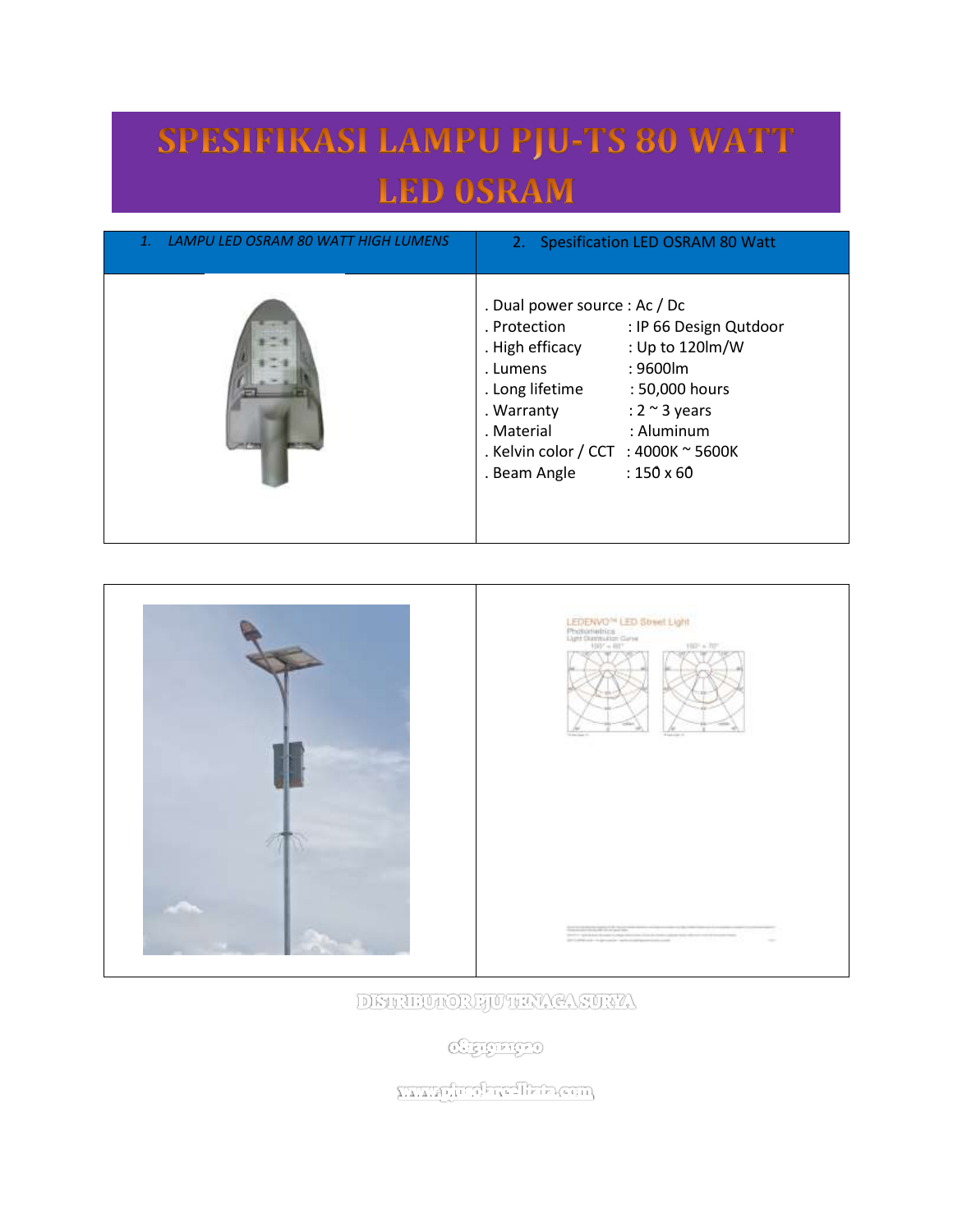| Solar panel / PV Module<br>1. | 2. Spesification 250Wp                                                                                                                                                                                                                                                            |  |
|-------------------------------|-----------------------------------------------------------------------------------------------------------------------------------------------------------------------------------------------------------------------------------------------------------------------------------|--|
|                               | . Module type<br>: Poly Crystalline<br>. Power Qutput<br>: 250 watt<br>. Voltage at Pmax, Impp<br>: 30.5 Volt<br>. Current at Pmax, Impp<br>: 8,7 Amper<br>. Open circuit current Voc<br>: 31.6 Volt<br>. Short circuit current Isc<br>: 10.2 Amper<br>$: 15$ years<br>. Warranty |  |

| Controller Smart SRNE 12/24 Volt {15-20 A}<br>1. | 2. Spesification SMART SRNE MPPT                                                                                          |                                                                                                                                     |
|--------------------------------------------------|---------------------------------------------------------------------------------------------------------------------------|-------------------------------------------------------------------------------------------------------------------------------------|
| <b>STORIED</b>                                   | . Model type<br>. Power Input<br>. Voltage input PV<br>. Current Max<br>. Volttage Load LED<br>. Protection<br>. Warranty | : Smart SRNE MPPT<br>$: 12/24$ volt<br>: 15 ~ 55 Volt<br>: $5 \approx 20$ Amper<br>: $15 \approx 60$ Volt<br>$:$ IP 68<br>: 1 years |

| Battery Vrla / lead acid<br>1. | 2. Spesification                                                       |                                                                                                           |
|--------------------------------|------------------------------------------------------------------------|-----------------------------------------------------------------------------------------------------------|
|                                | . Model type<br>. Power Amper<br>. Voltage<br>. Lifetime<br>. Warranty | : Vrla – Lead acid<br>: 100 Ah x 2 pcs<br>{200ah } 24volt<br>: 24.6 ~ 28.2 Volt<br>: 2 years<br>: 1 years |